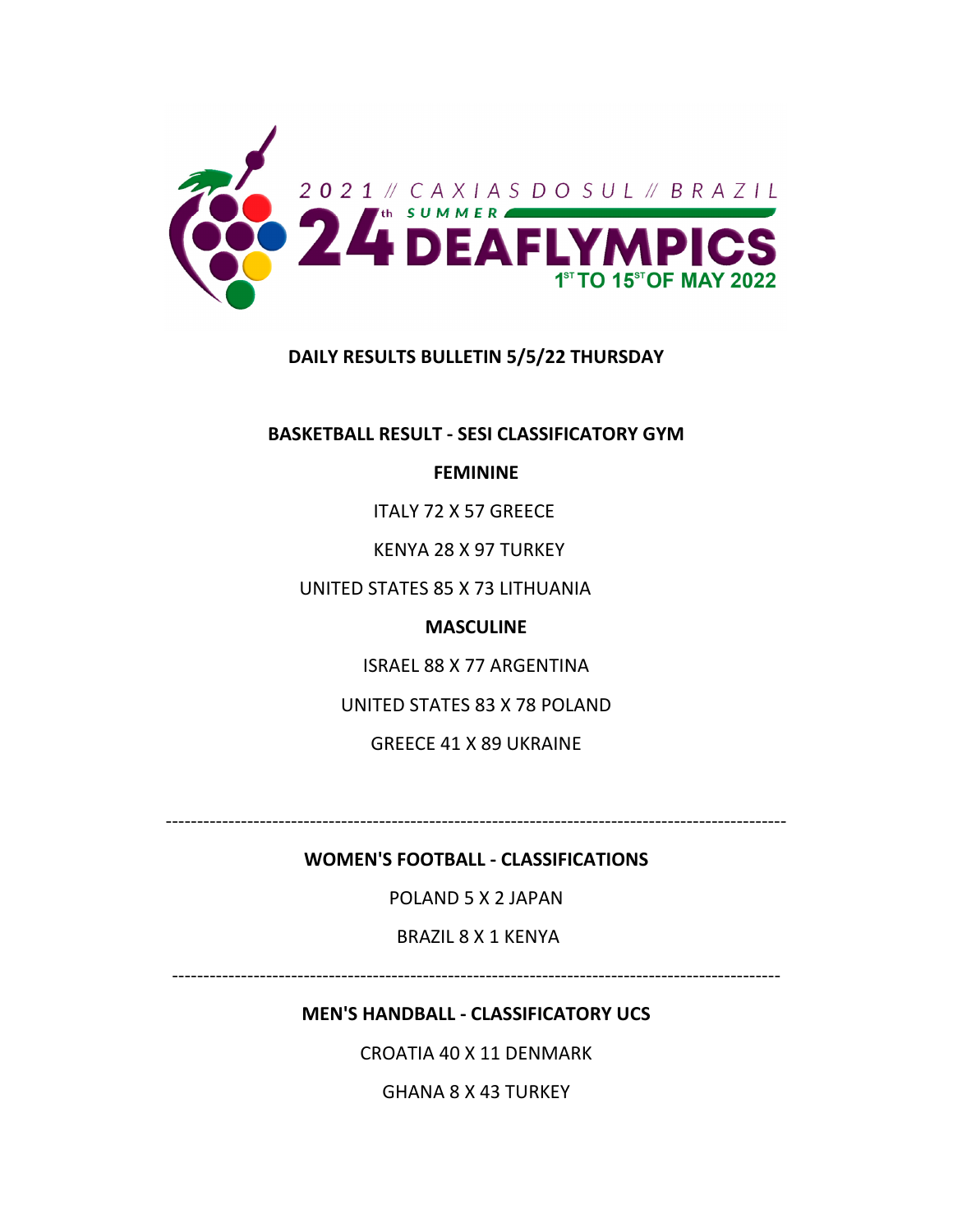### SERBIA 25 X 30 GERMANY

‐‐‐‐‐‐‐‐‐‐‐‐‐‐‐‐‐‐‐‐‐‐‐‐‐‐‐‐‐‐‐‐‐‐‐‐‐‐‐‐‐‐‐‐‐‐‐‐‐‐‐‐‐‐‐‐‐‐‐‐‐‐‐‐‐‐‐‐‐‐‐‐‐‐‐‐‐‐‐‐‐‐‐‐‐‐‐‐‐‐‐‐‐‐‐‐‐‐‐

**JUDO – YOUTH RECREATION AWARD**

**BY FEMALE TEAMS**

**GOLD** UKRAINE (UKR)

**SILVER** SOUTH KOREA (KOR)

**BRONZE** KAZAKHSTAN (KAZ)

### **BY MALE TEAMS**

**GOLD** UKRAINE (UKR) **SILVER** SOUTH KOREA (KOR) **BRONZE** FRANCE (FRA) **BRONZE** KAZAKHSTAN (KAZ)

# **‐SWIMMING – YOUTH RECREATION AWARD**

**100 METERS MALE CHEST**

**GOLD** KOLOMIIETS OLEKSIL (UKR) **SILVER** HRYSTENKO VLADYSLAV (UKR) **BRONZE** KLOTZ MATTHEW JAMES (USA)

**200 METERS FEMALE BUTTERFLY GOLD** CRONK CARLI ELIZABETH (USA) **SILVER** MAKHNYK ANITA (UKR)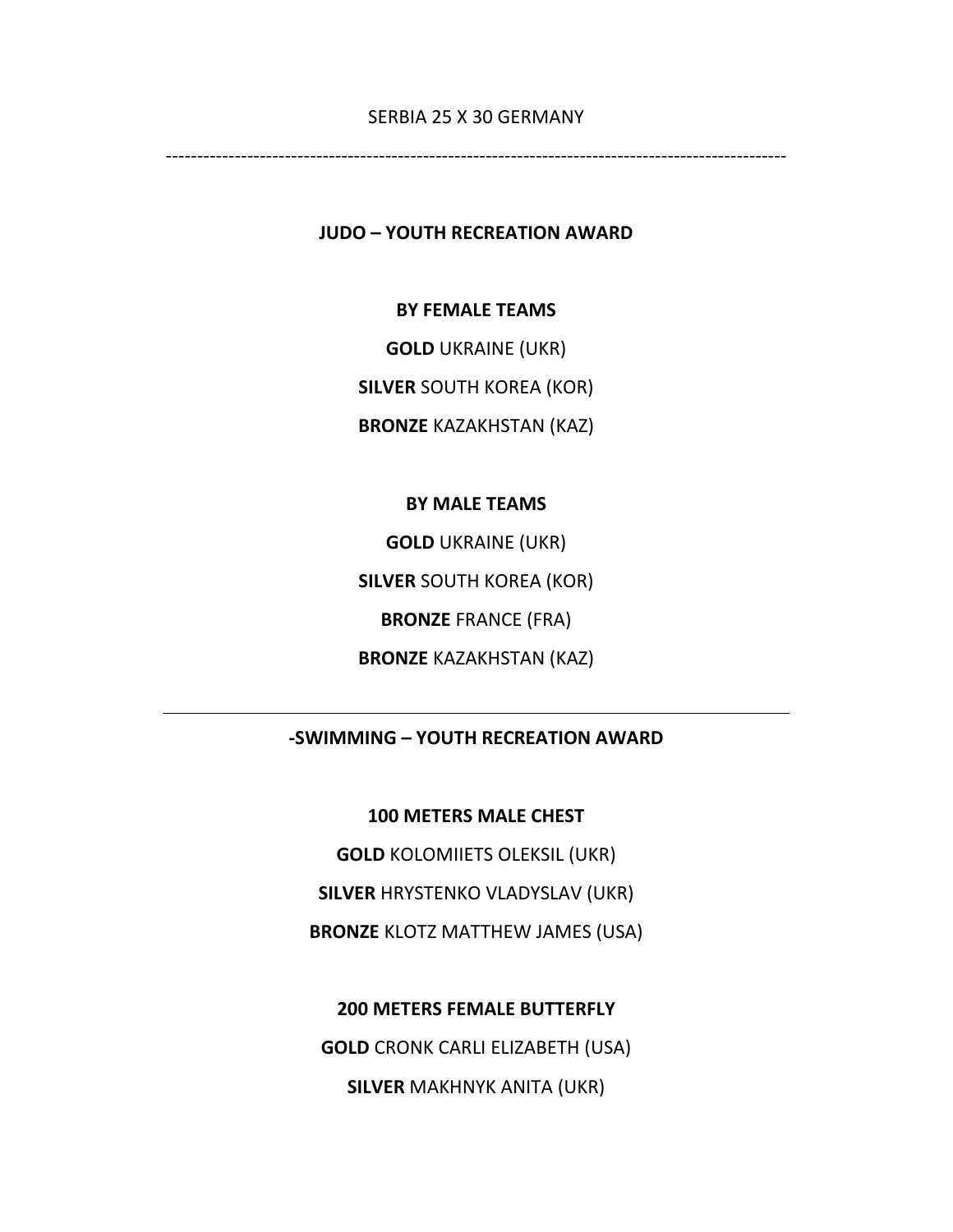### **BRONZE** ZSILINSKI ORSOLYA (HUN)

**100 METERS MALE BUTTERFLY GOLD** IBARA RYUTARO (JNP) **SILVER** POWROZNIK KONRAD (POL) **BRONZE** KLOTZ MATTHEW JAMES (USA)

**50 METERS FREE FEMALE GOLD** EMBREKTE ZANE (LAT) **SILVER** MARAGNO SARA (ITA) **BRONZE** THOMPSON BROOKE (USA)

**4 X 200 METERS FREE FEMALE GOLD** UNITED STATES MASENGALE EMILY RENE WEATHERBY KAITLYN ROSE THOMPON BROOKE ELIZABETH CRONK CARLI ELIZABETH

> **SILVER** UKRAINE MAKHNYK ANITA IVANENKO KATERYNA TARASENKO DARIA TERESHCHENKO IRYNA

> > **BRONZE** ITALY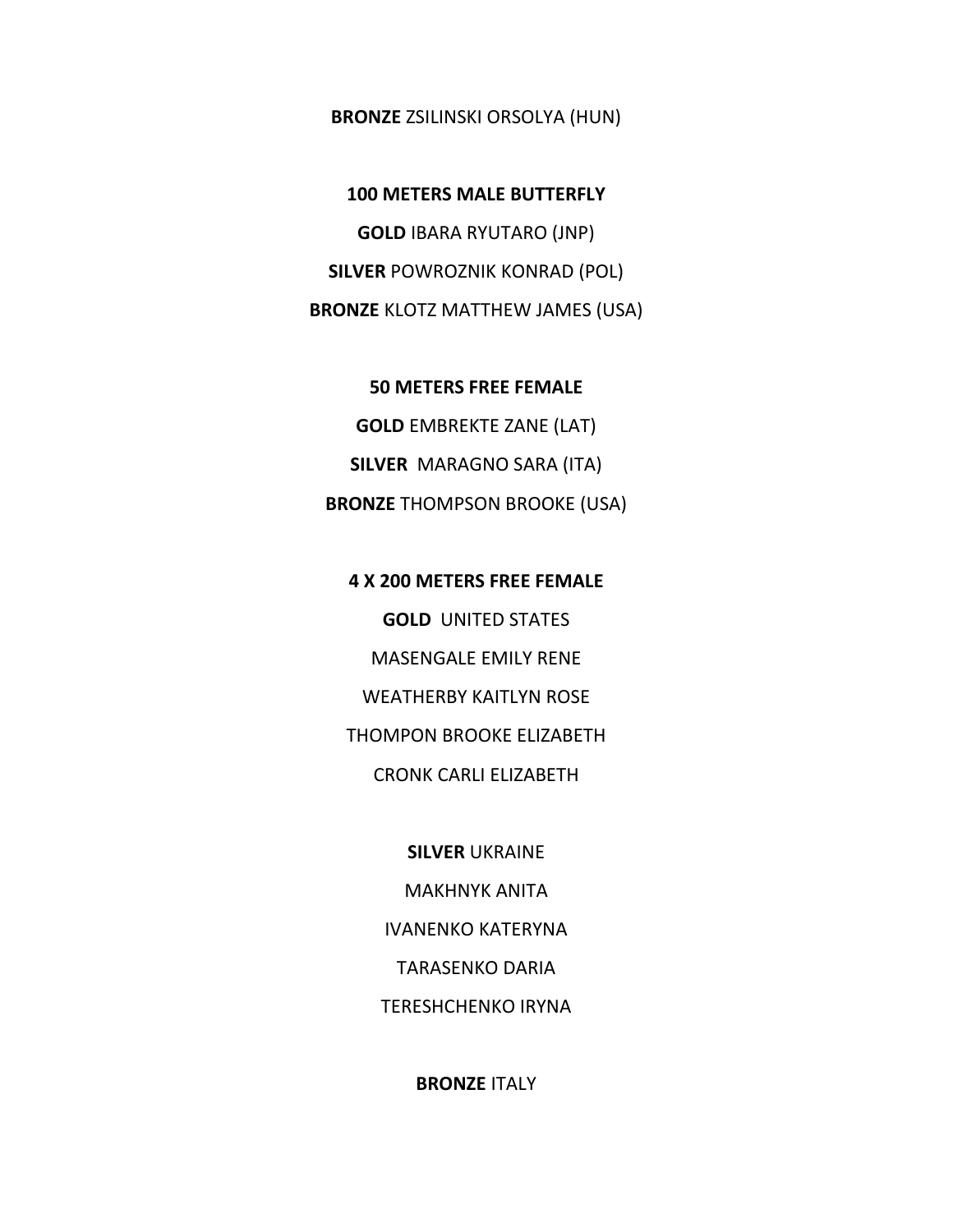CANINE NOEMI

DIDDORO JESSICA

MARAGNO GAIA

MARAGNO SARA

‐‐‐‐‐‐‐‐‐‐‐‐‐‐‐‐‐‐‐‐‐‐‐‐‐‐‐‐‐‐‐‐‐‐‐‐‐‐‐‐‐‐‐‐‐‐‐‐‐‐‐‐‐‐‐‐‐‐‐‐‐‐‐‐‐‐‐‐‐‐‐‐‐‐‐‐‐‐‐‐‐‐‐‐‐‐‐‐‐‐‐‐‐‐‐‐‐‐‐

# **TENNIS – CLASSIFYING YOUTH RECREATION**

# **MASCULINE**

GRIGORIOS SAMARTSIDIS (GRE) 2 X 1 URS FERDINAND BREITENBERGER (GER)

JAROSLAV SMEDEK (CZE) 2 X 0 NICOLAS GUSTAVO LAHITTE (ARG)

SERCAN YESILOVA (TUR) 2 X 0 DINASTI KOLESOV REYNLIB (ISR)

ANDRES SEBASTIAN VAZQUEZ (COL) 2 X 0 ALEXANDRE L'ALLIER TREJO (CAN)

PRITHVI SEKHAR (IND) 2 X 0 LEONARDO DAVID PAREDES (ARG)

# **FEMALE DOUBLE**

BHAVANI KEDISA / JAFREN SHAIK (IND) 2 X 1 ROTEM ASHKENAZY / ALINA SHTEINBERG (ISR)

HEIKE ALBRECHTSCHROEDER/ VERENA FLECKENSTEIN(GER) 2 X 0 CRISTINA ABRAMI/GIULIA BASSINI (ITA)

# **MALE DOUBLE**

NICOLAS SERGELANFRANCHI/MAXIME SANCHEZ 2 X 0 KFIR BEM HAMO/ DINASTI KOLESOV REYNLIB (ISR)

MATEO JESUS GOBBI / NICOLAS GUSTAVO LAHITTE(ARG) 2 X 0 GABRIEL ALVES/JORGE ALEJANDRO PONS DE MEDINA (URG)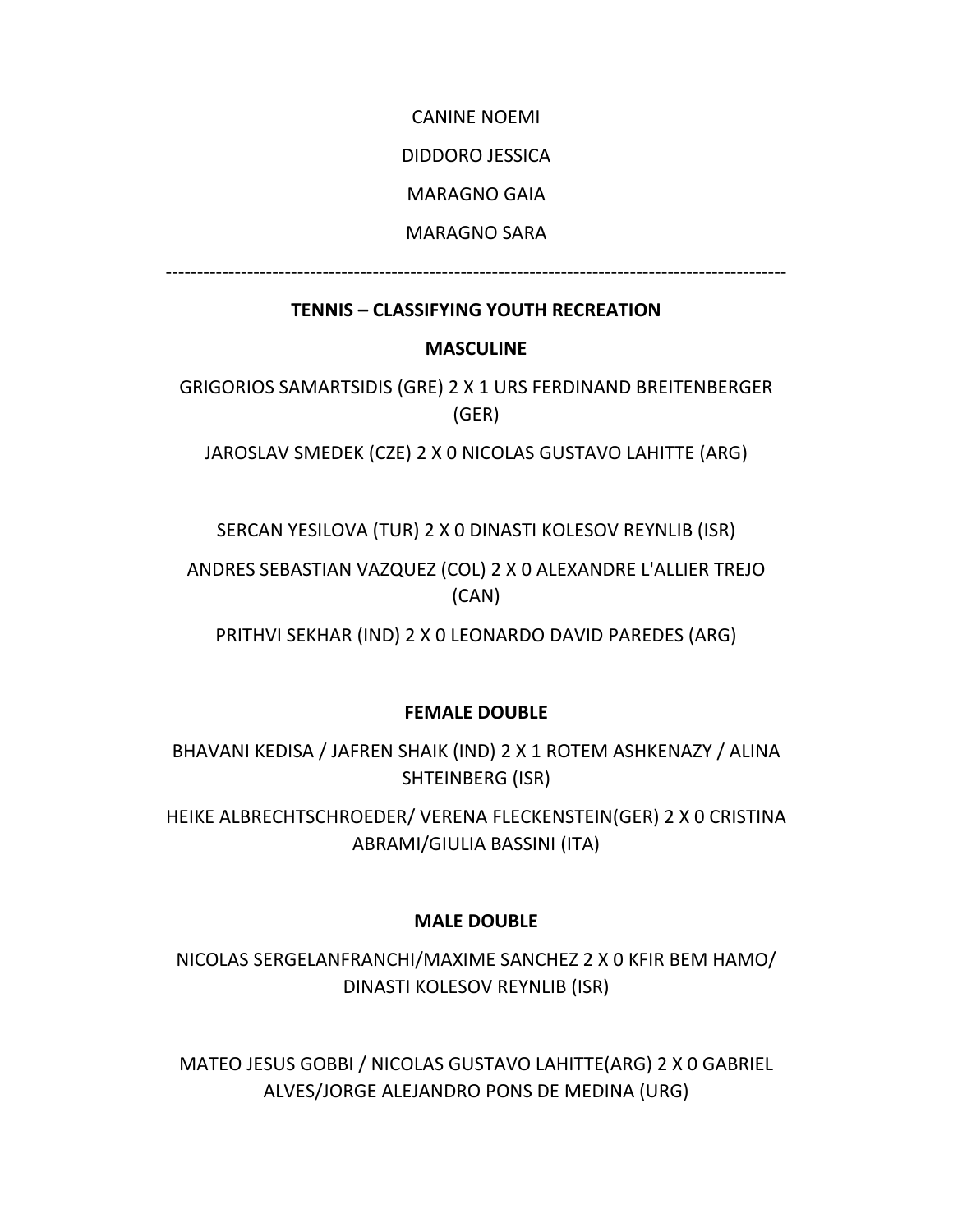# CHRISTOPHER EVAN DANIELS / ALFREDO LUÍS GALVEZ (USA) 2 X 0 SANTIAGO DELLA SCHIAVA / DIEGO LITWIN (ARG)

# CEDRIC KAUFMANN / NILS ROHWEDDER (GER) 2 X 0 EMIR VATANSEVER / SERCAN YESILOVA (TUR)

# MARTIN HONG/ALEXANDRE L'ALLIER TREJO 2 X 0 FELIPE DE OLIVEIRA NETO/CARLOS ALEXANDRE PUCHEU (BRA)

### **TABLE TENNIS – FARROUPILHA CENTENARY GYM**

### **FEMININE**

INDIA 0 X 3 KOREA UKRAINE 3 X 0 HUNGARY JAPAN 3 X 0 BRAZIL UKRAINE 3 X 0 BRAZIL JAPAN 3 X 0 HUNGARY

### **MASCULINE**

CHINESE TAIPEI 3 X 0 AUSTRIA KOREA 3 X 0 HUNGARY UKRAINE 3 X 0 POLAND KAZAKHSTAN 3 X 0 INDIA CHINESE TAIPEI 3 X 0 HUNGARY KOREA 3 X 2 JAPAN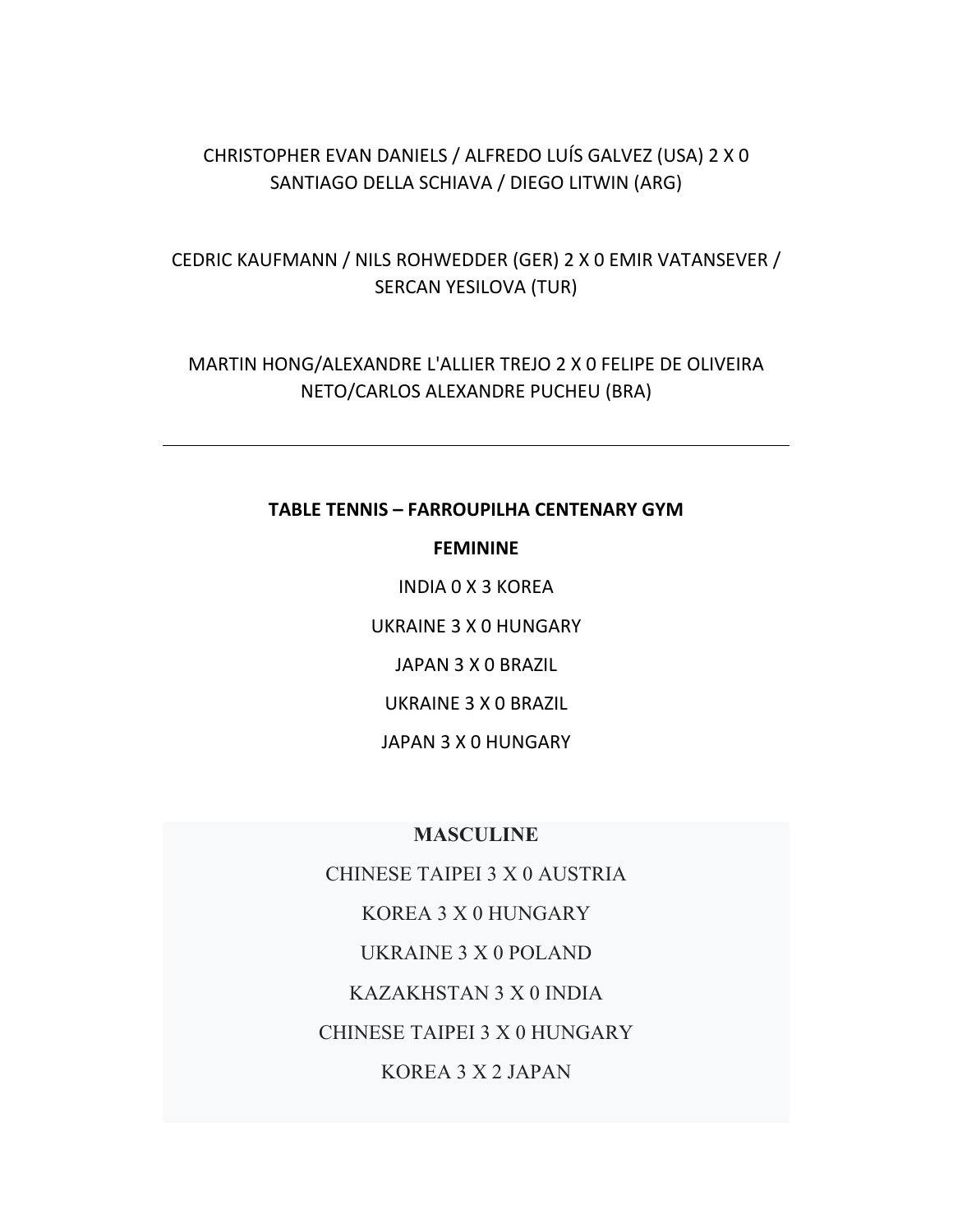UKRAINE 3 X 0 INDIA KAZAKHSTAN 3 X 0 BRAZIL KOREA 2 X 3 AUSTRIA JAPAN 3 X 0 HUNGARY KAZAKHSTAN 3 X 0 INDIA CHINESE TAIPEI 3 X 0 HUNGARY KAZAKHSTAN 3 X 2 POLAND BRAZIL 0 X 3 INDIA CHINESE TAIPEI 3 X 1 JAPAN HUNGARY 0 X 3 AUSTRIA UKRAINE 3 X 0 BRAZIL INDIA 0 X 3 POLAND UKRAINE 3 X KAZAKHSTAN BRAZIL 0 X 3 POLAND CHINESE TAIPEI 3 X 1 KOREA JAPAN 3 X 1 AUSTRIA

**SHOOTING TESTS ‐ HUNTING AND SHOOTING ANA RECH**

**‐‐‐‐‐‐‐‐‐‐‐‐‐‐‐‐‐‐‐‐‐‐‐‐‐‐‐‐‐‐‐‐‐‐‐‐‐‐‐‐‐‐‐‐‐‐‐‐‐‐‐‐‐‐‐‐‐‐‐‐‐‐‐‐‐‐‐‐‐‐‐‐‐‐‐‐‐‐‐‐‐‐‐‐‐‐‐‐‐‐‐‐‐‐‐‐‐‐‐** 

**10 METERS FEMALE AIR GUN**

**GOLD** AFONCHENKO INNA (UKR)

**SILVER** KAO YA‐JU (TPE)

**BRONZE** SHARMA VEDIKA (IND)

**10 METERS AIR RIFLE FEMALE CLASSIFICATORY**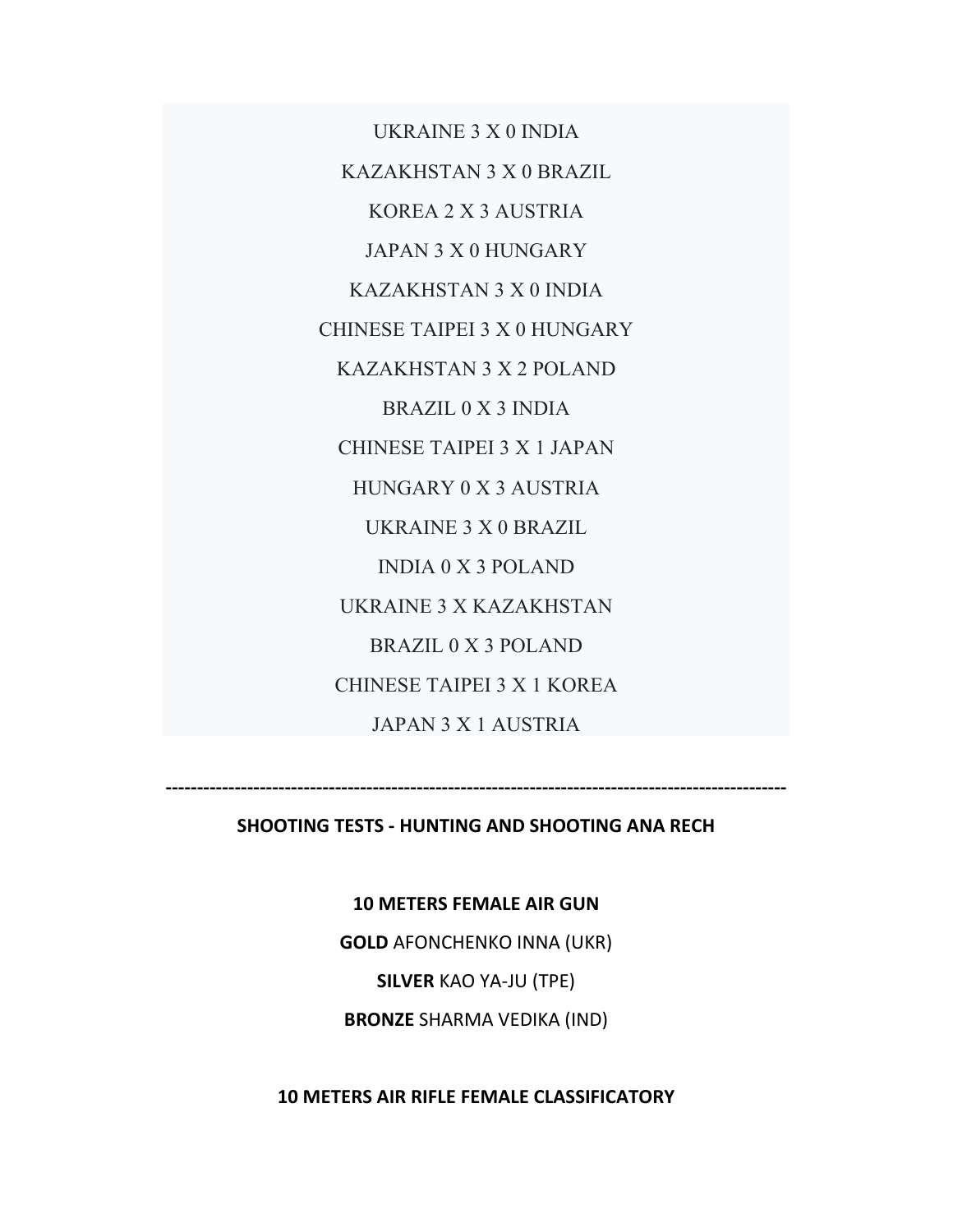LIKOVA VIOLETA (UKR)

BIATOVSZKI MIRA ZSUZSANNA (HUN)

HAJILARI GHOLIABAD ZAHRA (IRI)

DESHMUKH PRIYESHA SHARADRAO (IND)

YATSENKO SVITLANA (UKR)

MIROVIC MUCIBABIC GORDANA (SRB)

JOSHI NATASHA UDAY (IND)

KIM GOHWOON (KOR)

## **FEMALE 10 METERS AIR CARBINE**

**GOLD** LYKOVA VIOLET (UKR)

**SILVER** BIATOVSZKI MIRA ZSUZSANNA ((HUN)

**BRONZE** KIM GOHWOON (KOR)

‐‐‐‐‐‐‐‐‐‐‐‐‐‐‐‐‐‐‐‐‐‐‐‐‐‐‐‐‐‐‐‐‐‐‐‐‐‐‐‐‐‐‐‐‐‐‐‐‐‐‐‐‐‐‐‐‐‐‐‐‐‐‐‐‐‐‐‐‐‐‐‐‐‐‐‐‐‐‐‐‐‐‐‐‐‐‐‐‐‐‐‐‐‐‐‐‐‐

# **VOLLEYBALL – MARCOPOLO GYM CLASSIFICATÓRIAS**

## **MASCULINE**

ITALY 3 X 0 BRAZIL

MEXICO 0 X 3 FRANCE

TURKEY 2 X 3 UKRAINE

BULGARIA 0 X 3 JAPAN

GHANA 0 X 3 POLAND

### **FEMININE**

ITALY 3 X 1 POLAND

TURKEY 3 X 1 UNITED STATES

‐‐‐‐‐‐‐‐‐‐‐‐‐‐‐‐‐‐‐‐‐‐‐‐‐‐‐‐‐‐‐‐‐‐‐‐‐‐‐‐‐‐‐‐‐‐‐‐‐‐‐‐‐‐‐‐‐‐‐‐‐‐‐‐‐‐‐‐‐‐‐‐‐‐‐‐‐‐‐‐‐‐‐‐‐‐‐‐‐‐‐‐‐‐‐‐‐‐‐

**BEACH VOLLEYBALL ‐ ORLA BEACH CLASSIFICATIONS**